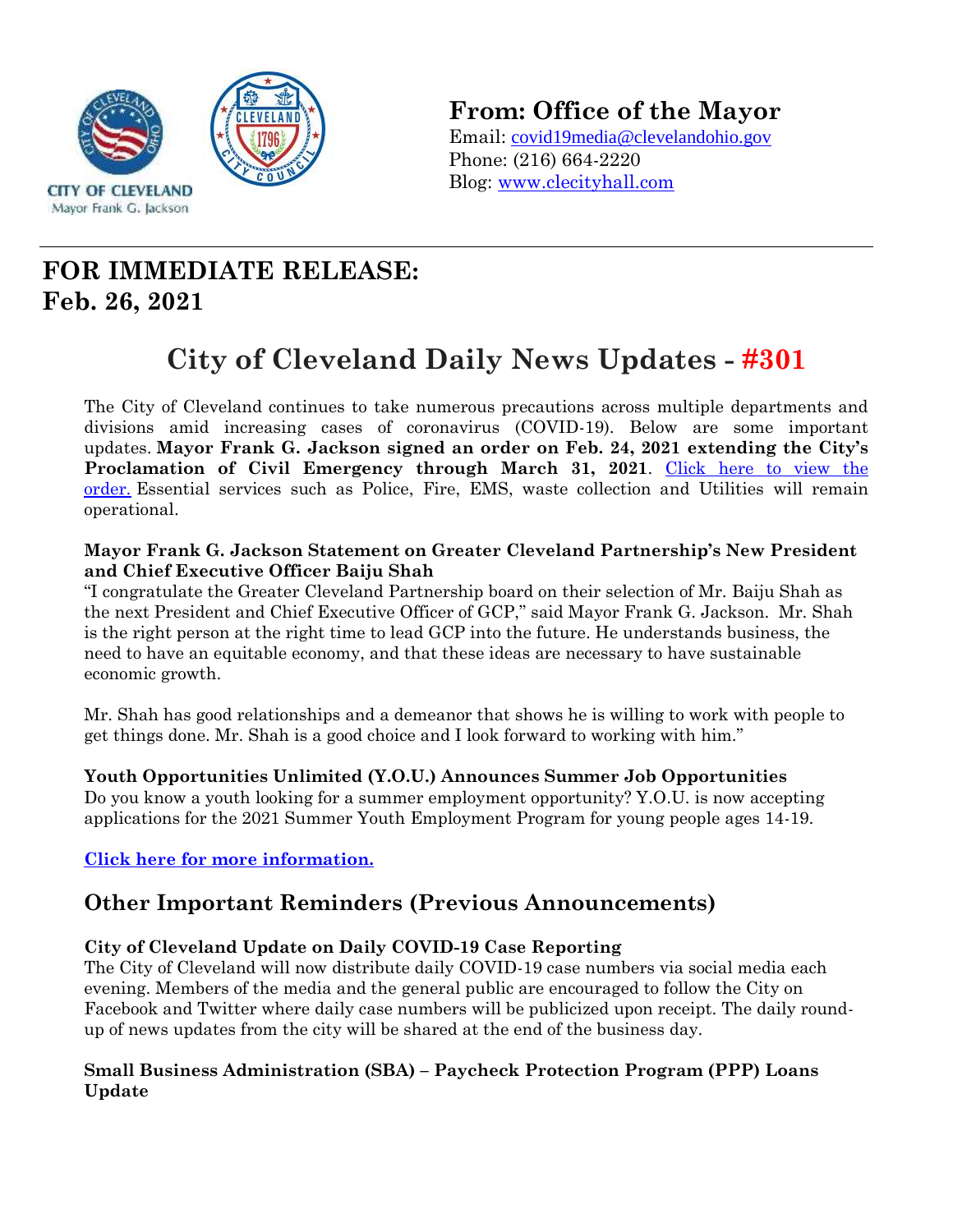SBA has announced an additional tranche of PPP funding to assist small businesses. PPP loans are available to help keep businesses open during the COVID-19 Pandemic. PPP Loans may be eligible for forgiveness if certain conditions are met:

- Employee and compensation levels are maintained
- Loan proceeds are spent on payroll costs and other expenses
- At least 60% of proceeds are spent on payroll costs

President Biden has announced several changes to the program to make it more accessible:

- **Beginning February 24 and through March 10**, only businesses with fewer than 20 employees are eligible to apply in order to ensure that the smallest businesses have access to this program.
- Rules for sole proprietors, self-employed individuals and independent contractors have been modified to increase access for certain felony convictions.
- Elimination of student loan debt delinquency as a disqualifier to PPP loans
- Non-citizen small business owners may use Individual Tax Identification Numbers to apply for PPP.

Information about the program, including matching small businesses with area lenders, can be found at [https://www.sba.gov/funding-programs/loans/coronavirus-relief-options/paycheck](https://www.sba.gov/funding-programs/loans/coronavirus-relief-options/paycheck-protection-program)[protection-program](https://www.sba.gov/funding-programs/loans/coronavirus-relief-options/paycheck-protection-program)

#### **Students Invited to Apply for Mayor Frank G. Jackson Scholarship Program**

The Mayor Frank G. Jackson Scholarship Program is now accepting applications for the 2021-2022 academic year. The deadline to submit your application is March 28, 2021. To learn more and to apply, [click here.](https://app.smarterselect.com/programs/71707-College-Now-Greater-Cleveland)

The Mayor Frank G. Jackson Scholarship Program was created by the City of Cleveland in 2007 to provide scholarship funds to the following individuals:

- 1. City employees
- 2. Dependents of City employees
- 3. High school seniors graduating from the Cleveland Metropolitan School District
- 4. High school seniors in the Youth Development Program or involved with the City of Cleveland Department of Recreation

The program provides scholarships of \$1,000 per year for up to 4 years. Selected scholarship recipients must be a full-time (minimum 12 credit hours each term) student at a four-year, public or private, not-for-profit higher education institution.

Scholarships are renewable for up to three additional years from the first awarded academic year. To be eligible for renewal of the scholarship, students must maintain a 2.5 cumulative GPA and fulltime status.

The City of Cleveland's Mayor Frank G. Jackson Scholarship program is administered through [College Now Greater Cleveland.](https://www.collegenowgc.org/) For questions about the scholarship applications, please contact College Now at (216) 635-0324.

**City Of Cleveland Establishes Call Center to Answer General Vaccine Distribution Questions**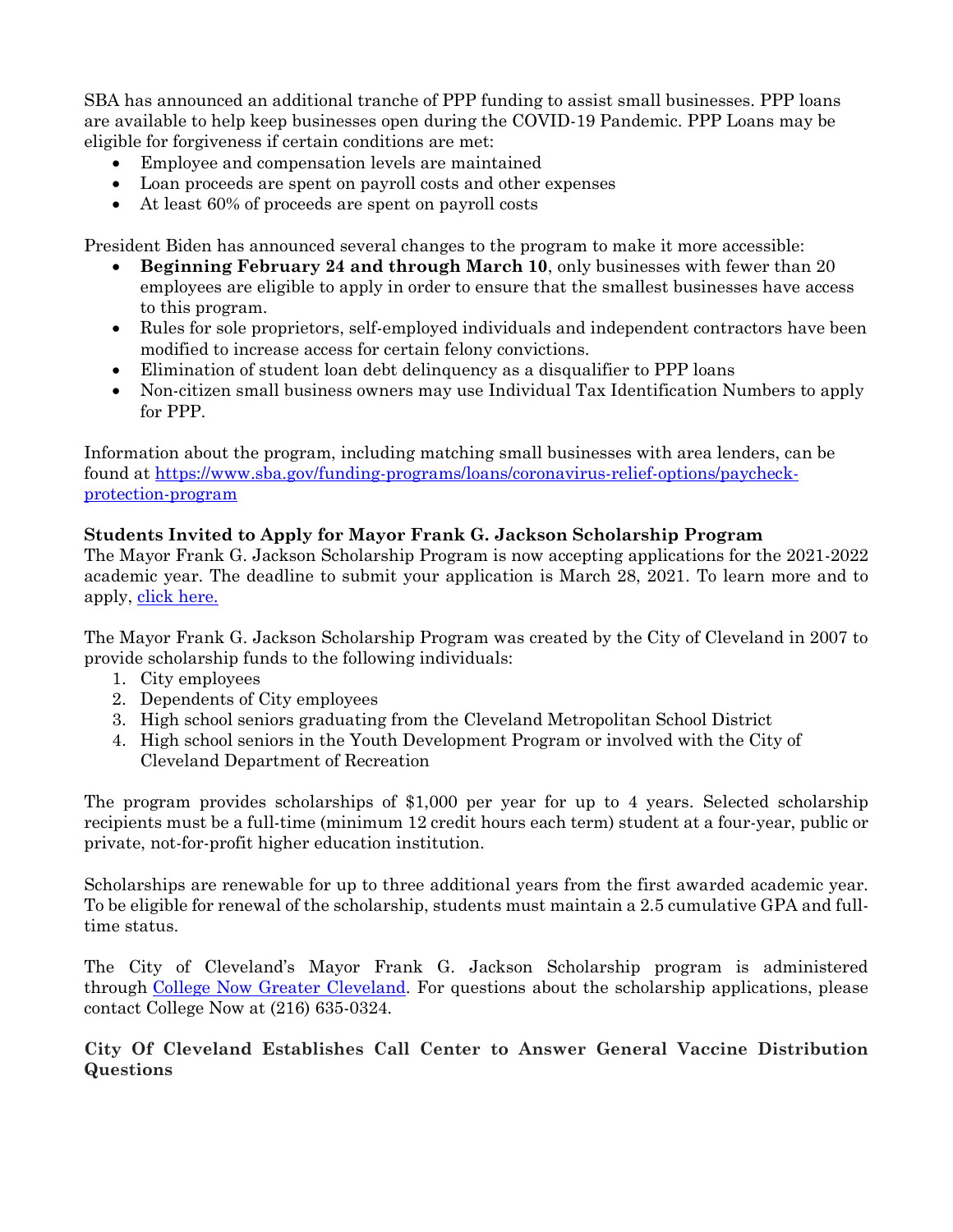The City of Cleveland has established a call center that is currently available to answer general questions pertaining to the City's vaccine distribution efforts and assist eligible individuals in scheduling an appointment to receive the vaccine.

- Call Center Number: (216) 664-2222
- Hours of Operation: Monday-Friday; 9 a.m. to 5 p.m.

As a reminder, only individuals who meet the Ohio Department of Health's criteria are eligible to receive the vaccine at this time. Due to limited supply, it will take time for eligible individuals to receive the vaccine. We ask for your patience. As we receive additional supply, we will be opening up additional vaccination sites and scheduling appointments for eligible individuals to receive the vaccine.

#### **Calls Regarding COVID-19 Complaints**

With the passage by Cleveland City Council of an ordinance authorizing penalties for noncompliance with Mayor Jackson's mask mandate, enforcement is now in effect. There are two numbers Clevelanders should call regarding non-compliance:

- **Business complaints:** CDPH hotline at (216) 857-7165
- **Individual or private residence complaints:** Cleveland Police non-emergency line at (216) 621-1234

Cleveland City Council recently approved the mandatory use of masks in public spaces as well as certain penalties for individuals and businesses that do not comply. On July 3, Mayor Jackson signed an amended order mandating the use of masks in public in the City of Cleveland to slow the spread of the highly contagious coronavirus. This includes mandatory use in bars, restaurants, shared office settings, rideshares and other shared spaces.

Citations may be issued with fines for the following:

- Any business or person violating the mask or safe-seating order (which maintains social distancing of at least six feet between patrons) is subject to civil penalties in accordance with Ordinance No. 556-2020, specifically chapters 602 and 236.
- Any business in the City of Cleveland with an employee who becomes ill with the coronavirus is required to immediately disinfect and sanitize the premises. Following a warning, they may be subject to a civil penalty of \$1,000 for the first offense and a civil penalty of \$3,000 for each subsequent violation.

#### **Upcoming Cleveland Transformation Alliance Meetings**

The Cleveland Transformation Alliance Committee (CTA) is currently hosting public meetings via Zoom or Microsoft Teams. For more information on these meetings, please visit [http://www.myCLEschool.org.](http://www.mycleschool.org/) See details for upcoming meetings below:

#### *Finance Committee*

March 11, 2021 at 8:30 a.m. via Microsoft Teams [Click here to join the meeting](https://teams.microsoft.com/l/meetup-join/19%3ameeting_YmQ3NDU3NmEtY2Q2MC00MWI0LWIyYzAtYzEwMDQwMWUzNTM1%40thread.v2/0?context=%7b%22Tid%22%3a%225dbb3024-8bde-472a-bcff-d8774687efc6%22%2c%22Oid%22%3a%22409b8b97-4589-4eea-a7bb-f33766222c64%22%7d) on your computer or mobile app. Or call in (audio only): [+1 216-815-0098,,707589369#](tel:+12168150098,,707589369%23) United States, Cleveland Phone Conference ID: 707 589 369# [Find a local number](https://dialin.teams.microsoft.com/515d6b75-647f-4efc-a2a8-d5f428dd99fd?id=707589369) | [Reset PIN](https://mysettings.lync.com/pstnconferencing)

#### *Cleveland Transformation Alliance Board Meeting*

March 15, 2021 at 5:30 p.m. via Zoom Register in advance for this webinar: [https://zoom.us/webinar/register/WN\\_eq22wuvaSMyTS0x1dmgQkw](https://zoom.us/webinar/register/WN_eq22wuvaSMyTS0x1dmgQkw)